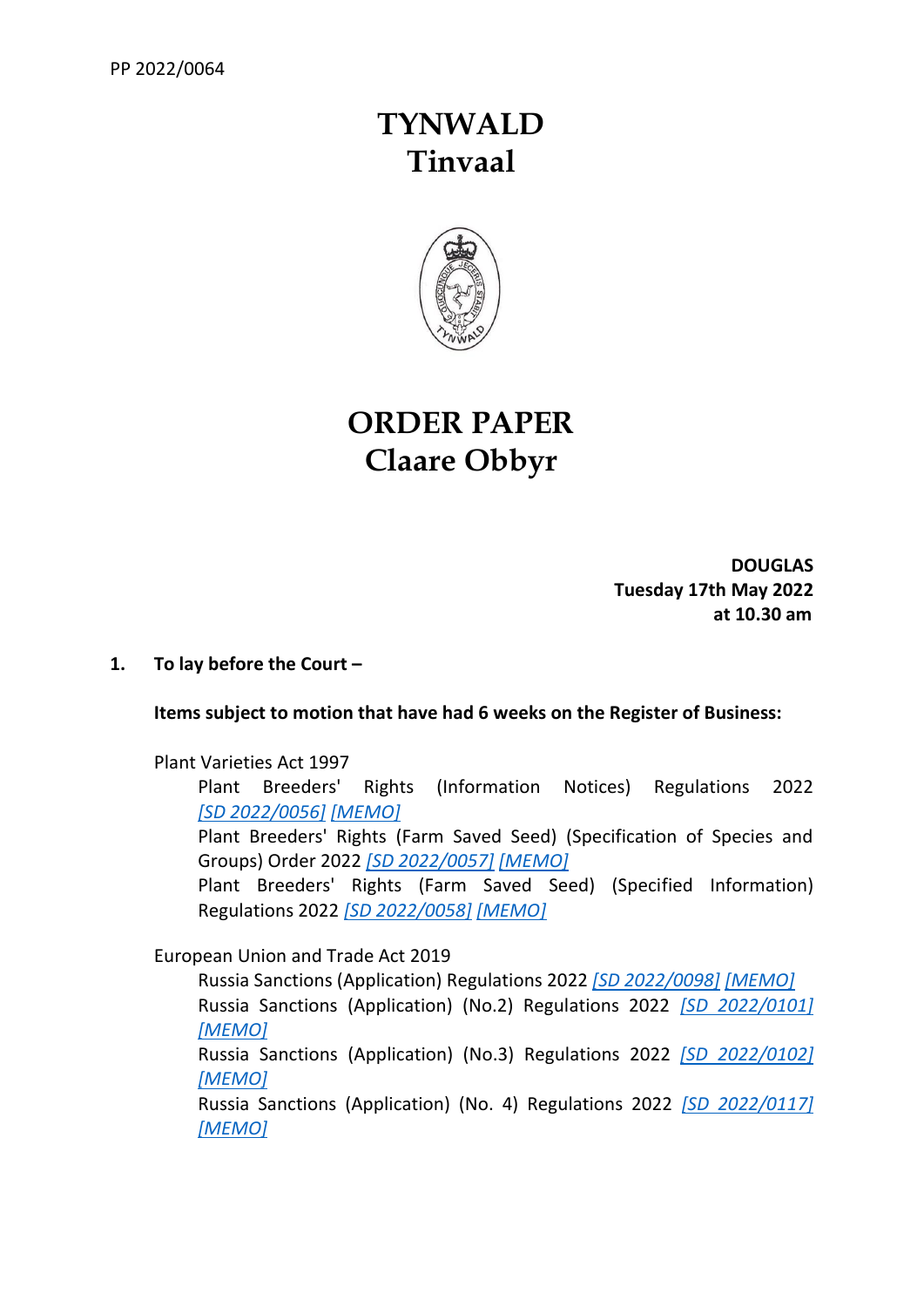#### Pension Schemes Act 1995

Pension Schemes Legislation (Application) Order 2022 *[\[SD 2022/0108\]](https://www.tynwald.org.im/business/opqp/sittings/20212026/2022-SD-0108.pdf) [\[MEMO\]](https://www.tynwald.org.im/business/opqp/sittings/20212026/2022-SD-0108-memo.pdf)*

#### *Reports*

Our Island, Our Future: Isle of Man Visitor Economy Strategy 2022-2032 *[GD [2022/0036\]](https://www.tynwald.org.im/business/opqp/sittings/20212026/2022-GD-0036.pdf)*

Department for Enterprise: Department Plan 2022-23 *[\[GD 2022/0037\]](https://www.tynwald.org.im/business/opqp/sittings/20212026/2022-GD-0037.pdf)*

The Treasury Department Plan 2022-23 *[\[GD 2022/0038\]](https://www.tynwald.org.im/business/opqp/sittings/20212026/2022-GD-0038.pdf)*

Housing and Communities Board Action Plan 2022/23 *[\[GD 2022/0039\]](https://www.tynwald.org.im/business/opqp/sittings/20212026/2022-GD-0039.pdf) [\[MEMO\]](https://www.tynwald.org.im/business/opqp/sittings/20212026/2022-GD-0039-memo.pdf)*

#### **Items subject to motion that have not had 6 weeks on the Register of Business:**

Payment of Members' Expenses Act 1989

Payment of Members Expenses (Travelling Allowances) Order 2022 *[SD [2022/0149\]](https://www.tynwald.org.im/business/opqp/sittings/20212026/2022-SD-0149.pdf) [\[MEMO\]](https://www.tynwald.org.im/business/opqp/sittings/20212026/2022-SD-0149-MEMO.pdf)*

#### **Items not subject to motion that have had 6 weeks on the Register of Business:**

#### *Documents subject to negative resolution*

Finance Act 2021 Plastic Packaging Tax (General) Regulations 2022 *[\[SD 2022/0106\]](https://www.tynwald.org.im/business/opqp/sittings/20212026/2022-SD-0106.pdf) [\[MEMO\]](https://www.tynwald.org.im/business/opqp/sittings/20212026/2022-SD-0106-memo.pdf)*

Customs and Excise Management Act 1986

Customs and Excise Management Act 1986 (Amendment) Order 2022 *[SD [2022/0116\]](https://www.tynwald.org.im/business/opqp/sittings/20212026/2022-SD-0116.pdf) [\[MEMO\]](https://www.tynwald.org.im/business/opqp/sittings/20212026/2022-SD-0116-memo.pdf)*

**Items not subject to motion that have not had 6 weeks on the Register of Business:**

#### *Appointed Day Orders*

International Co-operation (Protection from Liability) Act 2021

International Co-operation (Protection from Liability) Act 2021 (Appointed Day) Order 2022 *[\[SD 2022/0063\]](https://www.tynwald.org.im/business/opqp/sittings/20212026/2022-SD-0063.pdf)*

Communications Act 2021 Communications Act 2021 (Appointed Day) (No. 2) Order 2022 *[SD [2022/0127\]](https://www.tynwald.org.im/business/opqp/sittings/20212026/2022-SD-0127.pdf)*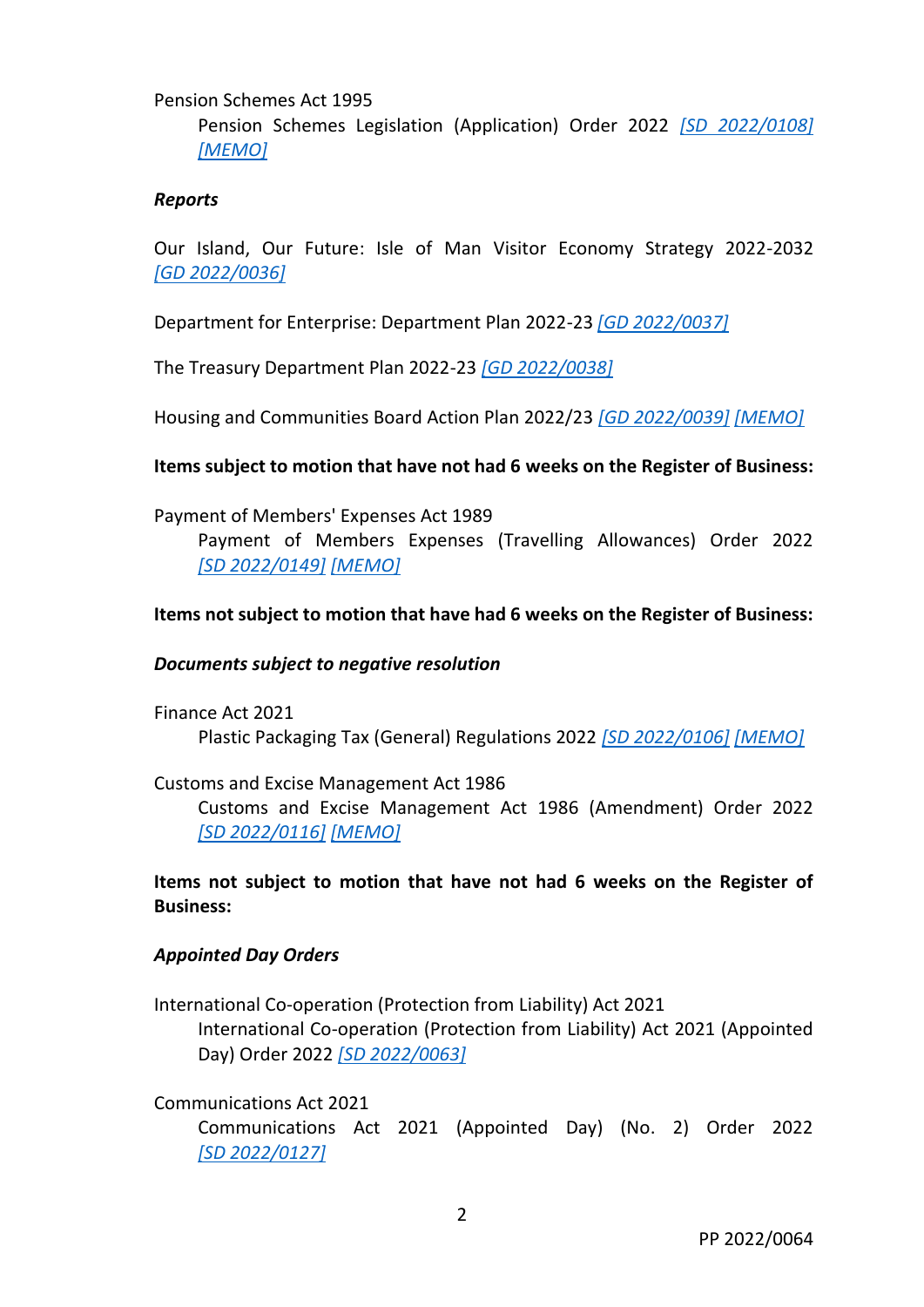## **2. Questions**

See Question Paper.

## **3. Digital Strategy**

Statement to be made by the Minister for the Cabinet Office.

#### **4. Our Island, Our Future: Isle of Man Visitor Economy Strategy 2022 – 2032**

The Minister for Enterprise to move –

That Tynwald receives the Isle of Man Visitor Economy Strategy 2022-2032 *[GD [2022/0036\]](https://www.tynwald.org.im/business/opqp/sittings/20212026/2022-GD-0036.pdf)* underpinned by seven action programmes; and that an annual report on progress should be included in the annual Department plans going forward.

#### **5. Department for Enterprise: Department Plan 2022-23**

The Minister for Enterprise to move –

That Tynwald receives the Department for Enterprise Department Plan for 2022- 23 *[\[GD 2022/0037\].](https://www.tynwald.org.im/business/opqp/sittings/20212026/2022-GD-0037.pdf)*

## **6. The Treasury Department Plan 2022-23**

The Minister for the Treasury to move –

That Tynwald receives the Treasury Department Plan for 2022-23 *[GD [2022/0038\].](https://www.tynwald.org.im/business/opqp/sittings/20212026/2022-GD-0038.pdf)*

## **7. Housing and Communities Board Action Plan 2022/23**

The Chair of the Housing and Communities Board (Mr Thomas) to move –

That Tynwald receives and approves the Housing and Communities Board 2022/23 Action Plan *[\[GD 2022/0039\]](https://www.tynwald.org.im/business/opqp/sittings/20212026/2022-GD-0039.pdf)*.

## **8. Public Appointments - Manx Museum and National Trust**

The Chief Minister to move –

That, in accordance with Section 3 of the Manx Museum and National Trust Act 1959, Tynwald approves the appointment, by the Council of Ministers, of the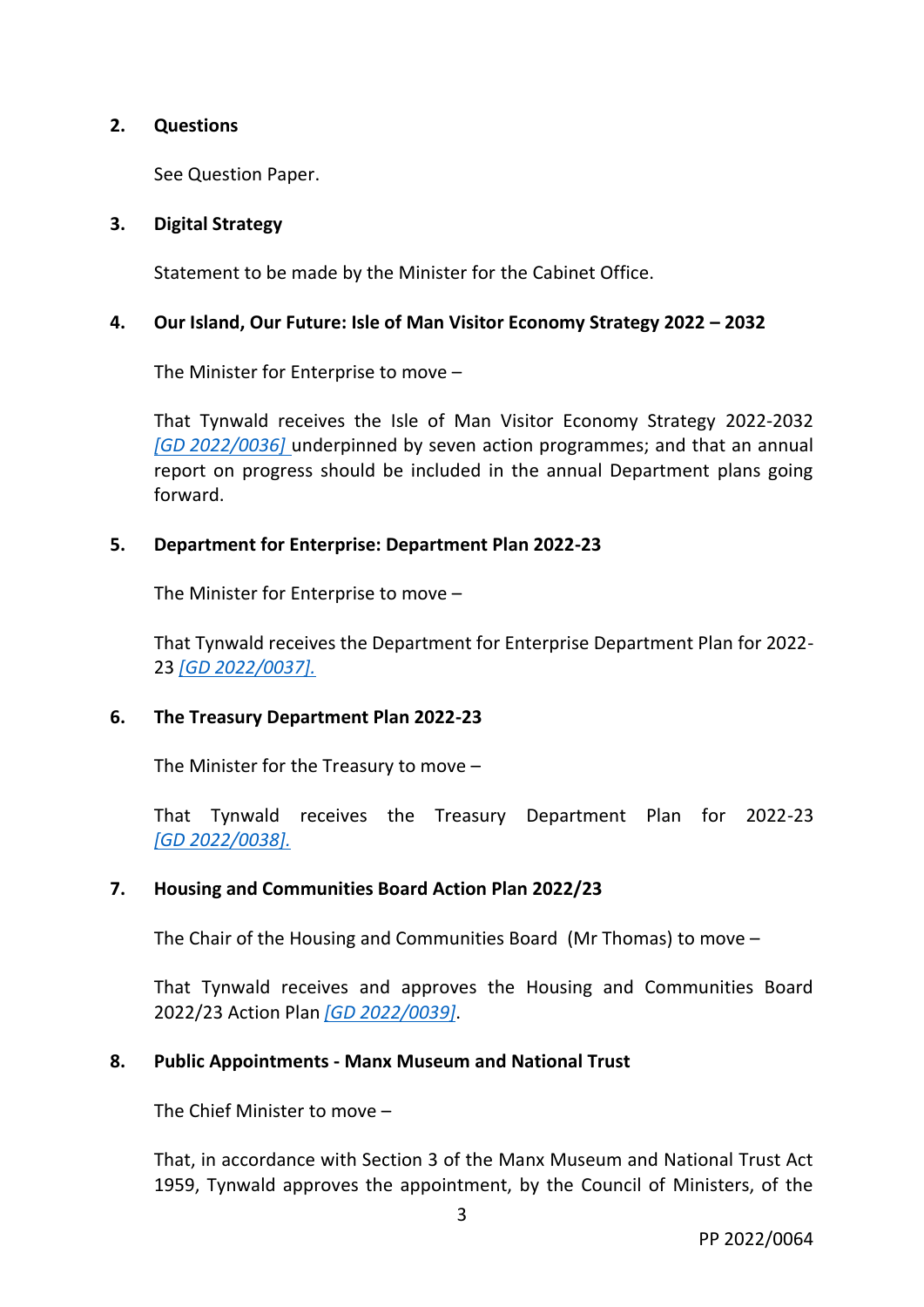following persons as members of the Manx Museum and National Trust for a term of five years:

Jonathan Hall (Chairperson) Joan Conway Quintin Gill Jonathan Latimer John David Martin Martyn Perkins Roger Phillips Keir Powell-Lewis *[\[Memo\]](https://www.tynwald.org.im/business/opqp/sittings/20212026/Public_Appointments_Manx_Museum_National_Trust-memo.pdf)*

## **9. Sitting Dates**

The Hon. Member for Rushen (Mr Speaker) to move –

That the April 2023 sitting of Tynwald should begin on Tuesday 25 April 2023 and not on Tuesday 18 April 2023; and that the following amendments be made to the Standing Orders:

1. In Standing Order 1.1(1), after the words "Unless the Court otherwise resolves" to add the words "or the President with the concurrence of the Speaker otherwise directs".

2. In Standing Order 1.1(1)(c) to leave out the words "whichever Tuesday is nearer to the third Tuesday of the month in which the sitting would otherwise be held" and to add in their place the words "at the discretion of the President".

## **10. Plant Varieties Act 1997**

The Minister for Environment, Food and Agriculture to move –

That the Plant Breeders' Rights (Information Notices) Regulations 2022 *[SD [2022/0056\]](https://www.tynwald.org.im/business/opqp/sittings/20212026/2022-SD-0056.pdf) [MEMO]* be approved.

## **11. Plant Varieties Act 1997**

The Minister for Environment, Food and Agriculture to move –

That the Plant Breeders' Rights (Farm Saved Seed) (Specification of Species and Groups) Order 2022 *[\[SD 2022/0057\]](https://www.tynwald.org.im/business/opqp/sittings/20212026/2022-SD-0057.pdf) [\[MEMO\]](https://www.tynwald.org.im/business/opqp/sittings/20212026/2022-SD-0057-memo.pdf)* be approved.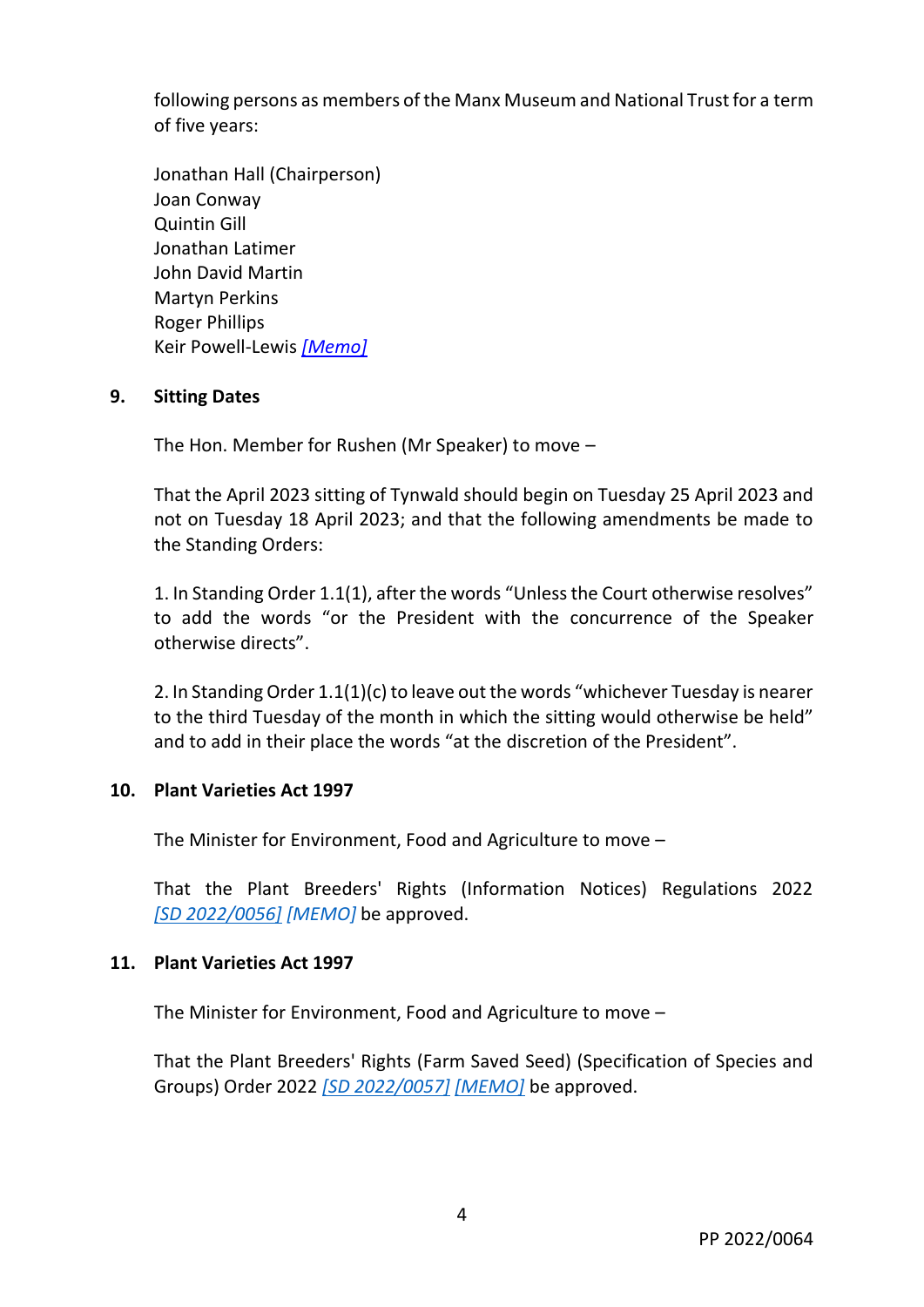## **12. Plant Varieties Act 1997**

The Minister for Environment, Food and Agriculture to move –

That the Plant Breeders' Rights (Farm Saved Seed) (Specified Information) Regulations 2022 *[\[SD 2022/0058\]](https://www.tynwald.org.im/business/opqp/sittings/20212026/2022-SD-0058.pdf) [\[MEMO\]](https://www.tynwald.org.im/business/opqp/sittings/20212026/2022-SD-0058-memo.pdf)* be approved.

#### **13. European Union and Trade Act 2019**

The Minister for the Treasury to move –

That the Russia Sanctions (Application) Regulations 2022 *[\[SD 2022/0098\]](https://www.tynwald.org.im/business/opqp/sittings/20212026/2022-SD-0098.pdf) [\[MEMO\]](https://www.tynwald.org.im/business/opqp/sittings/20212026/2022-SD-0098-memo.pdf)* be approved.

#### **14. European Union and Trade Act 2019**

The Minister for the Treasury to move –

That the Russia Sanctions (Application) (No.2) Regulations 2022 *[\[SD 2022/0101\]](https://www.tynwald.org.im/business/opqp/sittings/20212026/2022-SD-0101.pdf) [\[MEMO\]](https://www.tynwald.org.im/business/opqp/sittings/20212026/2022-SD-0101-memo.pdf)* be approved.

#### **15. European Union and Trade Act 2019**

The Minister for the Treasury to move –

That the Russia Sanctions (Application) (No.3) Regulations 2022 *[\[SD 2022/0102\]](https://www.tynwald.org.im/business/opqp/sittings/20212026/2022-SD-0102.pdf) [\[MEMO\]](https://www.tynwald.org.im/business/opqp/sittings/20212026/2022-SD-0102-memo.pdf)* be approved.

## **16. European Union and Trade Act 2019**

The Minister for the Treasury to move –

That the Russia Sanctions (Application) (No. 4) Regulations 2022 *[\[SD 2022/0117\]](https://www.tynwald.org.im/business/opqp/sittings/20212026/2022-SD-0117.pdf) [\[MEMO\]](https://www.tynwald.org.im/business/opqp/sittings/20212026/2022-SD-0117-memo.pdf)* be approved.

#### **17. Pension Schemes Act 1995**

The Minister for the Treasury to move –

That the Pension Schemes Legislation (Application) Order 2022 *[\[SD 2022/0108\]](https://www.tynwald.org.im/business/opqp/sittings/20212026/2022-SD-0108.pdf) [\[MEMO\]](https://www.tynwald.org.im/business/opqp/sittings/20212026/2022-SD-0108-memo.pdf)* be approved.